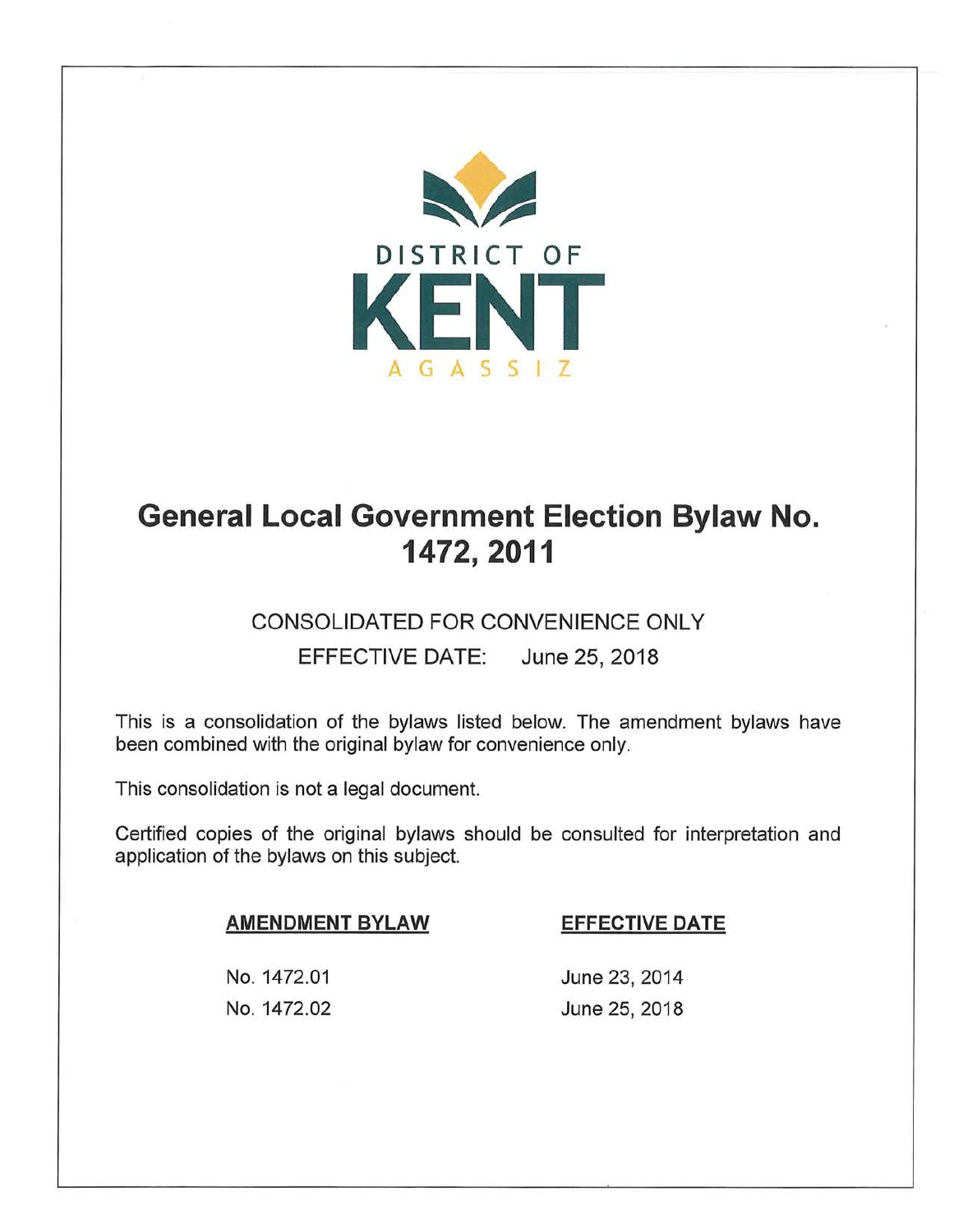## **THE CORPORATION OF THE DISTRICT OF KENT**

## **BYLAW NO. 1472**

**"A bylaw to provide for the determination of various procedures for the conduct of local government elections and other voting."** 

**WHEREAS** under the Local Government Act, Council may, by bylaw, determine various procedures and requirements to be applied to the conduct of local government elections and other voting;

**AND WHEREAS** Council wishes to establish voting procedures and requirements under that authority;

**NOW THEREFORE,** the Council of the District of Kent, in open meeting assembled enacts as follows:

1. **CITATION** 

This Bylaw may be cited for all purposes as "General Local Government Election Bylaw No. 1472, 2011".

Bylaw No. 1472.02

#### 2. **MINIMUM NUMBER OF NOMINATORS**

As authorized under Section 86 of the Local Government Act, the minimum number of qualified nominators required to make nomination for office as a member of Council shall be two (2).



Bylaw No. 1472.02

#### Bylaw No. 3. **NOMINATION DEPOSITS**

- (a) As authorized under Section 88 of the Local Government Act, nominations for Mayor or Councillor must be accompanied by a nomination deposit.
- (b) The amount of nomination deposit required under Section 3(a) of this Bylaw shall be as follows:
	- (i) for the office of Mayor, \$100 and/ or
	- (ii) for the office of Councillor, \$100.

#### **4. ACCESS TO NOMINATION DOCUMENTS**

As authorized under Section 89(7) of the Local Government Act, public access to nomination documents will be provided by arranging a meeting with the Chief Election Officer or Deputy Chief Election Officer to view the documents during its regular business hours from the time of delivery until thirty (30) days after the declaration of the election results under Section 136 of the Local Government Act.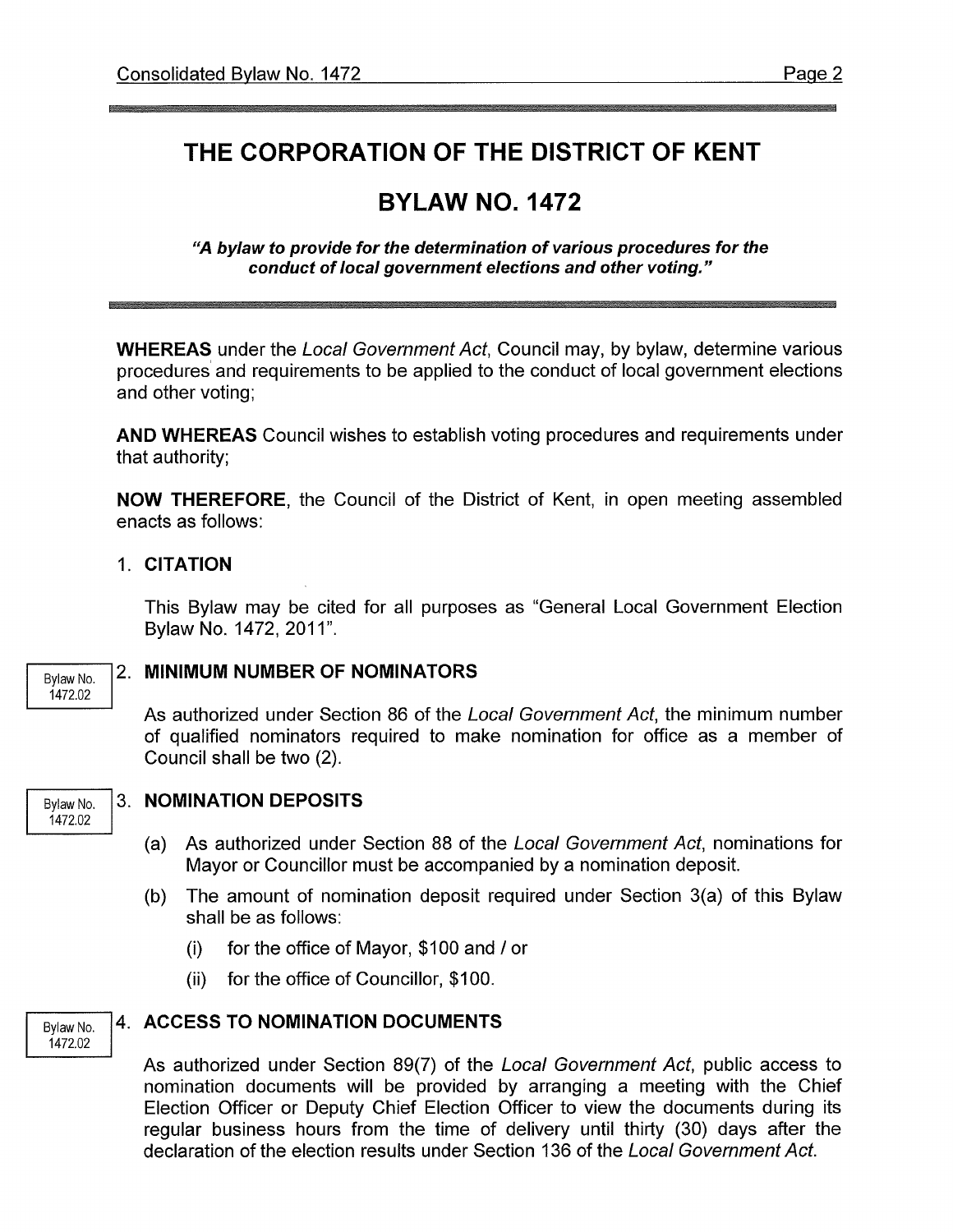Bylaw No. 1472.02

Bylaw No. 1472.02

1472.02

1472.02

#### 5. **ADDITIONAL ADVANCE VOTING OPPORTUNITIES**

(a) As authorized under Section 108 of the Local Government Act, the Council authorizes the Chief Election Officer to establish additional advance voting opportunities for each election to be held in advance of general voting day and to designate the voting places, and to establish the date and voting hours for these voting opportunities.

#### 6. **SPECIAL VOTING OPPORTUNITIES**

- (a) To give electors who may otherwise be unable to vote an opportunity to do so, the Council will provide a special voting opportunities as authorized under Section 109 of the Local Government Act for each election and authorizes the Chief Election Officer to establish special voting opportunities for each election and to designate the locations, the date(s) and the voting hours within the limits set out in Section 109 of the Local Government Act, for the special voting opportunities.
- (b) Only electors residing at designated locations may vote at the special voting opportunities.
- (c) The following procedures for voting and conducting the voting proceedings apply to the special voting opportunities:
	- (i) All electors of these facilities must provide two (2) pieces of identification and demonstrate residency.
	- (ii) Bedside voting may only occur with the assistance of the elections clerk.
	- (iii) No other party may be present or adjacent to the voter unless approved by the Chief Election Officer or designated election official.
- (d) One candidate representative, agreed to by all candidates, may be present at special voting opportunities.

#### Bylaw No. 7. **ORDER OF NAMES ON BALLOT**

(a) The order of names of candidates on the ballot will be arranged alphabetically by their surname pursuant to Section 116 of the Local Government Act.

#### Bylaw No. 8. **NUMBER OF SCRUTINEERS AT VOTING PLACES**

- (a) As authorized under Section 120 of the Local Government Act, the number of scrutineers for each candidate that may attend at an election is one (1) scrutineer for each ballot box in use;
- (b) The following restrictions and conditions apply to scrutineers permitted under this Bylaw to be present at a voting place:
	- (i) No cellular phones are permitted to be turned on during the voting process and
	- (ii) No other electronic devices may be used during the voting process.